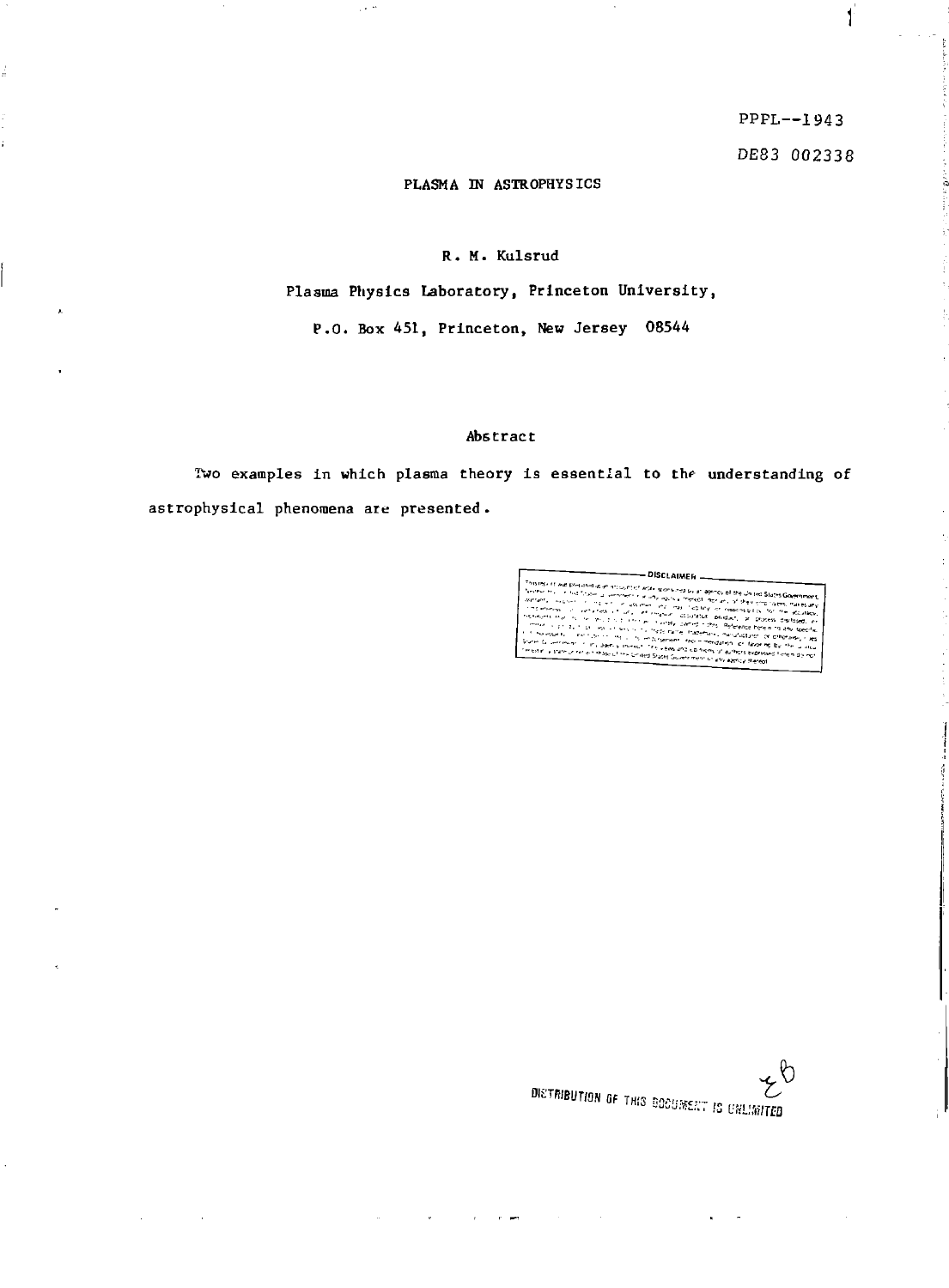### **I. Introduction**

ă,

**In this review I should like to discuss two examples of plasma phenomena of importance to astrophysics. These are examples where astrophysical understanding hinges on further progress in plasma physics understanding. The two example? I have in mind are magnetic reconnection and the collisionless Interaction between a population of energetic particles and a cooler gas or plasma, in particular the interaction between galactic cosmic rays and the interstellar mediva.** 

#### **II. Magnetic Reconnection**

**Magnetic reconnection Is an exceedingly complex phenomenon with many ramifications for astrophysics. I will not attempt to give the theory of reconnection or even to survey all the possible applications, but will simply make a few remarks representing my biases with respect to Its treatment .** 

**First, according to Petschek [1] reconnection near a magnetic x point can go only as fast as the Alfven speed. This is the case even if the layer across which reconnection occurs is so thin that the resistive rate of reconnection is faster. Thus, Petschek's limit on reconnection rates is an upper limit imposed by the inertia of the plasma. Magnetic flux could be destroyed much faster than the Alfven speed if it were not necessary to move the plasma out of the way.** 

**Second, a great deal of effort has been devoted to establishing that reconnection can actually go as fast as the Alfven speed. It seems to me that if the condition postulated by Petschek could be achieved, namely a rather narrow x point region outside of which the active field were finite — then Petschek's rate of reconnection Is an entirely acceptable estimate. The real trouble seems to hinge on setting up Petschek's conditions. For a simple x**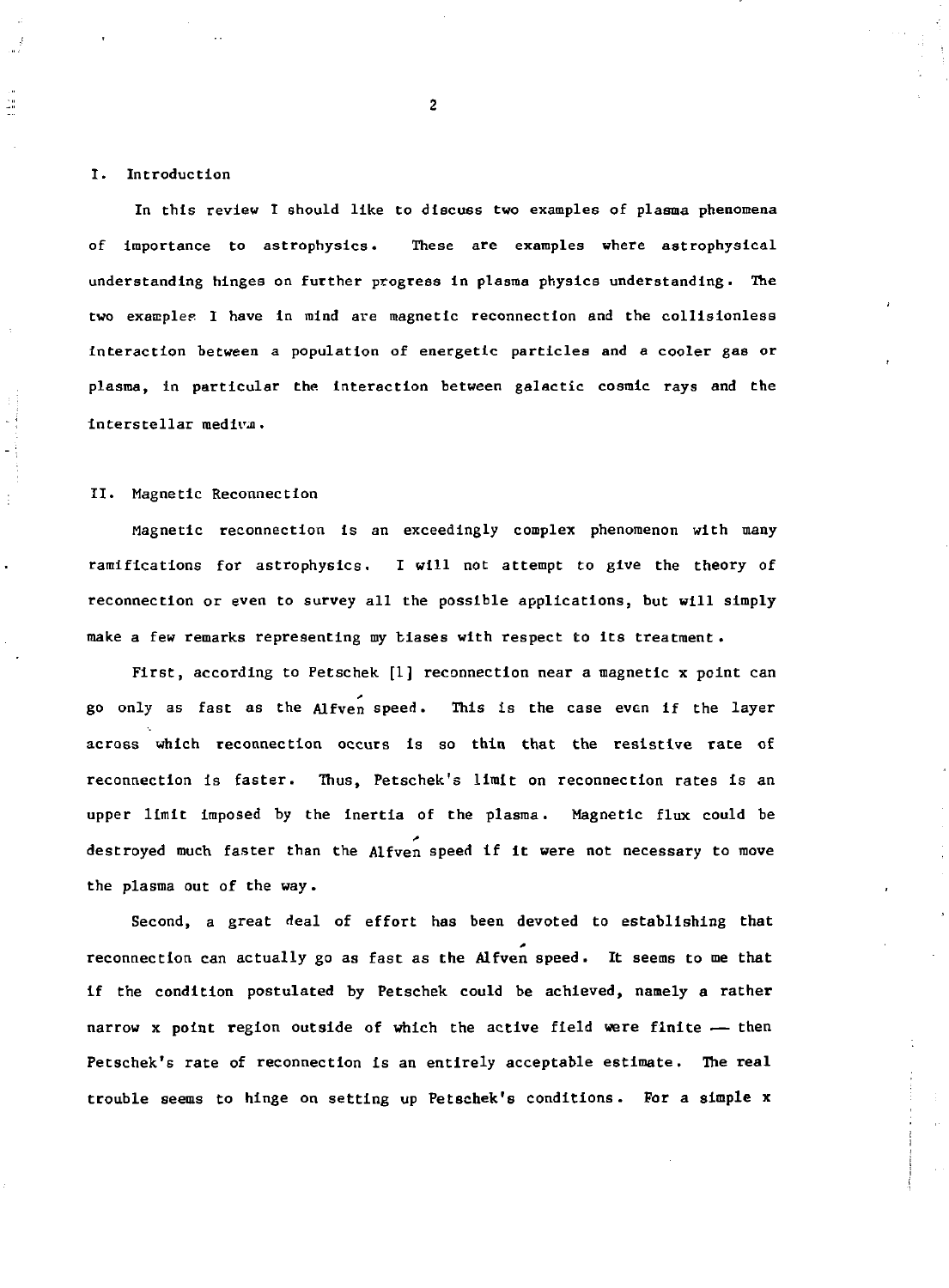point the Alfven speed near it is, of course, very small so the rate of reconnection is consequently very small.

Thus, the real problem would seem to be to have strong fields near the x point, whose strength can be used to move plasma rapidly through the x point region as Petschek originally conceived the process. This can happen in two ways. One, if there is already a boundary layer as, for example, is the case for the boundary layer between the earth's magnetosphere and the solar wind. Here it seems unquestionable that reconnection can indeed proceed rapidly.

The second way is by a strong MHD instability to occur just prior to reconnection which leads to a very sharp gradient in the magnetic field strength. This would provide a strong magnetic field near the x point to drive rapid reconnection. According to current understanding, this is the two fold mechanism that leads to reasonably rapid reconnection in the internal disruption phenomena in tokamaks. The strong MHD instability is the  $m = 1$ kink instability that occurs inside the  $q = 1$  surface of the tokamak. In this MHD mode the entire internal region of the tokaraak is buckled while the outside region is undisturbed. As a result the magnetic field lines of different topology are pressed together until a strong gradient is established near the q = 1 surface, as postulated by Petschek. It is relaxed by the reconnection process as shown by Park [2], and this is the nonlinear process limiting the amplitude of the kink mode.

Thus, the understanding of reconnection processes in many astrophysical instances, in particular the solar flare phenomenon, probably requires the exploration of possible MHD instabilities leading up to the situation where rapid reconnection may occur. This may be as important as further elucidation of the actual details of the reconnection process in the neighborhood of the x point .

3

**i**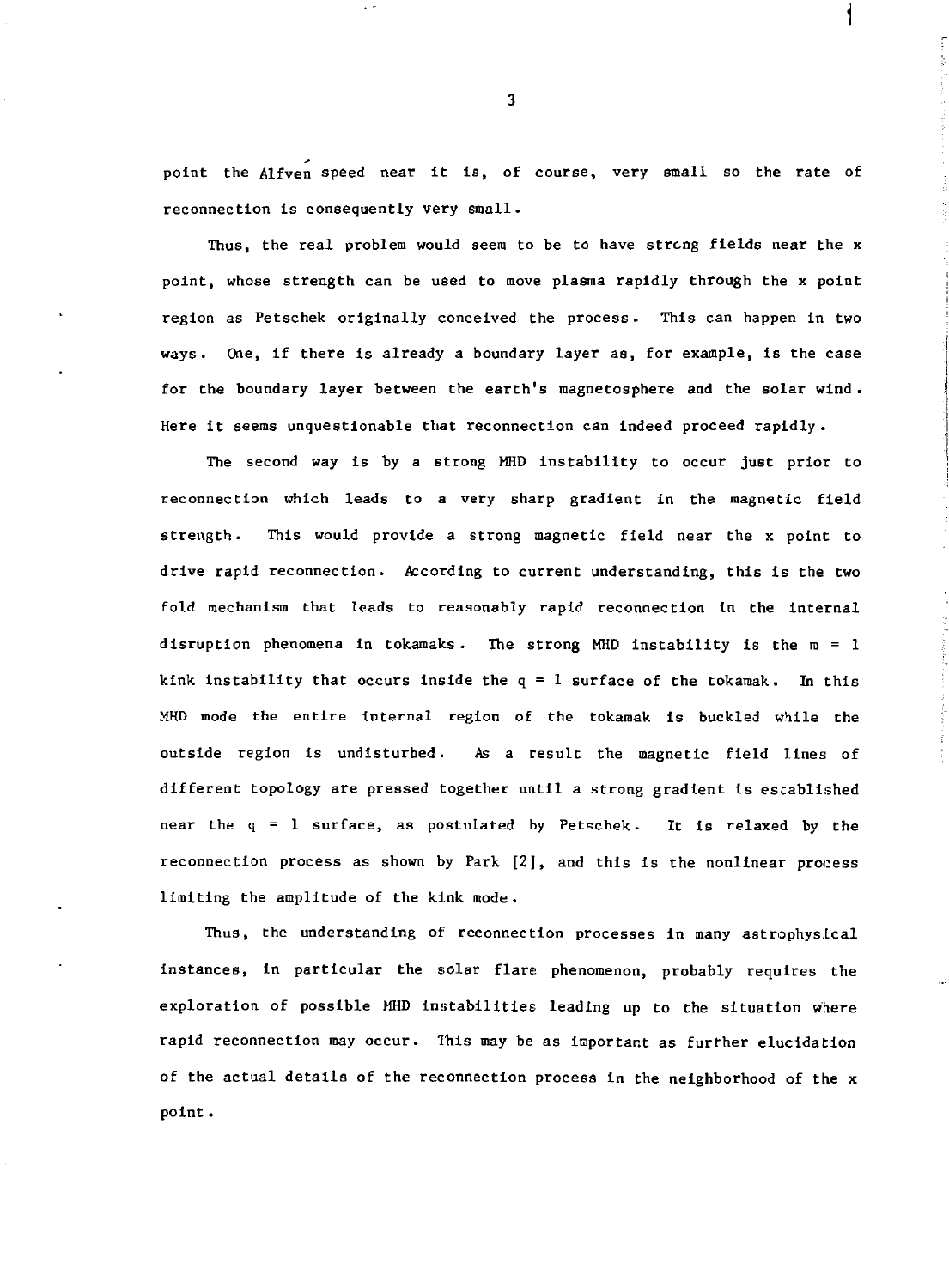**Granted the importance of MHD instabilities for reconnection, there is a further problem Involved with explosively fast reconnection such as Is characterized by solar flares as contrasted to somewhat slower phenomena such as internal disruptions in tokamaks. lb understand this point one must introduce into the discussion some generic parameter such as**  $\beta$ **.** As the solar **atmosphere and photosphere evolve towards a flare situation, this parameter will change slowly passing through some critical value p for which the MHD c mode is marginally stable. The evolution of p proceeds at a reasonably slow rate characterized by either resistance or slow motions in the photosphere . The growth rate**γ**in turn depends on β-β , so when β first exceeds**  $\beta$ ,  $\gamma$  will be quite small of order  $(d\gamma/d\beta)(\beta - \beta)$ . The mode will at **first grow slowly and eventually reach an amplitude large enough to relax the situation leading to Instability in the first place. In other words the MHD mode will fizzle, going off very slowly at a rate only several times the rate dp/dt, Instead of with a bang as is observed. It is probably necessary to have another mode which triggers the MHD mode by suddenly reducing g .**  That is, nonlinear evolution of the two MHD modes is very important for establishing a sudden explosive release of energy. For this case, the reconnection step may be only the last step in the solar flare phenomena.

What MHD instabilities could be involved in solar flares? It seems to me that there is one possible source of instability that may be worth exploring. This is intimately concerned with the sunspot phenomenon itself. In a sunspot an enormous amount of power is bottled up by the suppression of the convective transport of energy by the magnetic fields in the sunspot. This is responsible for the cooling of the sunspot plasma, and finally the lower pressure in the sunspot is responsible for holding the strong magnetic field inside the sunspot. This seems to me to be a situation ripe for

**4** 

 $\mathbf{r}$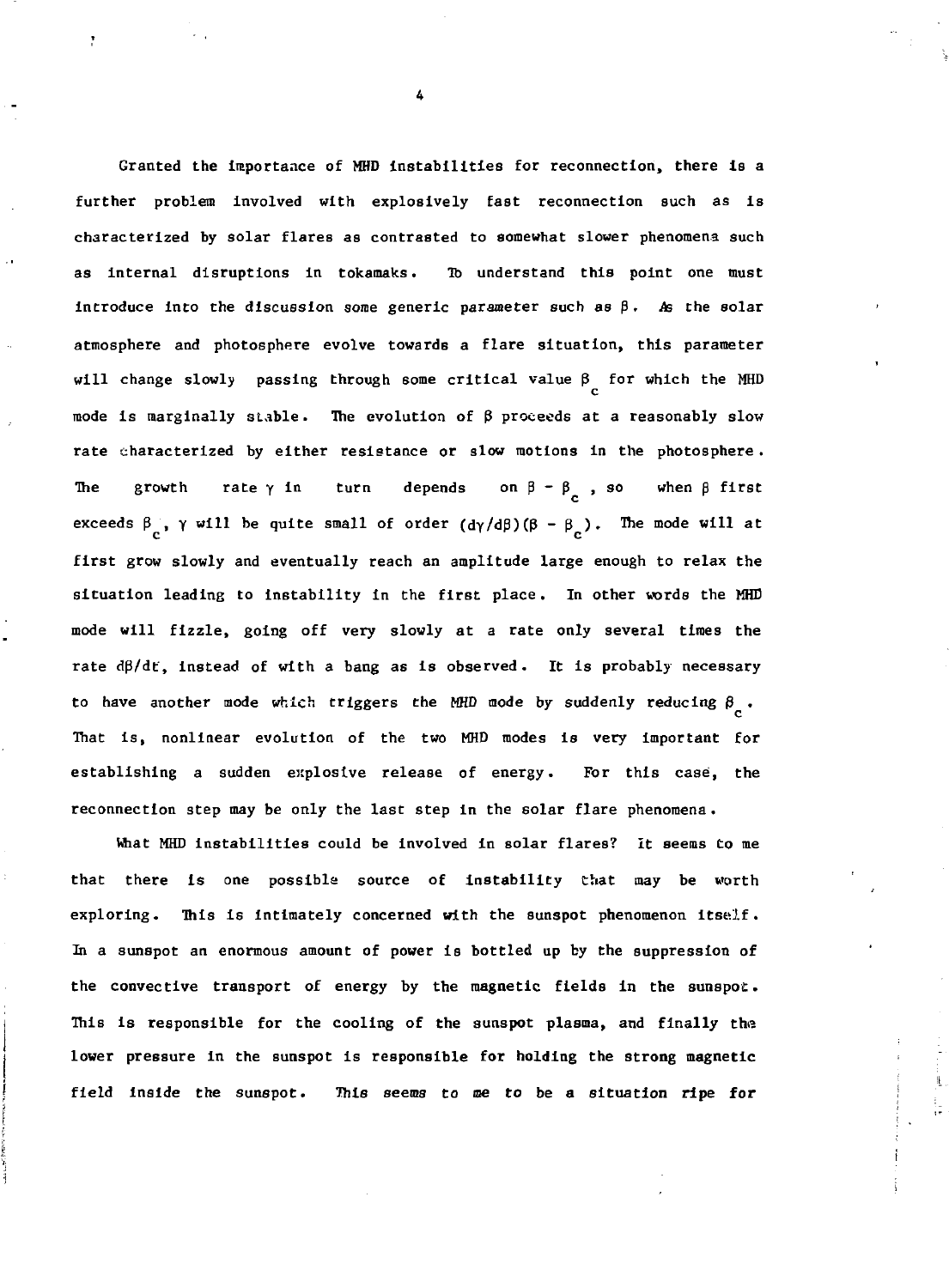instabilities. Further, the amount of power held down by the sunspot fields is many times the energy release in many solar flares. Remember, most solar flares do not emit enough energy to be visible in white light, while most sunspots suppress up to three quarters of the solar radiation that would otherwise pass through these areas . If a fraction of the power confined by sunspot magnetic fields would somehow be released on hydromagnetic time scales, storage of energy would not need to be postulated at all to explain flares!

Although I am not certain, I do not believe such *a* picture need be in contradiction with observation.

Let me conclude this section by mentioning another situation where rapid reconnection and release of energy could be quite interesting [3J. Let a clrse pair of binary stars, which are not corotating, each have a magnetic field with some interconnecting lines between them. Then the field in the interstar region would get wound up and tangled at roughly the rotation rate of one star. The field energy will rapidly build up to a value much larger than the vacuum field. This situation should lead to many violent flares and should have very interesting observational consequences .

#### III. Energetic Particles

It is remarkable in how many different astrophysical situations there are energetic particles. *We* certainly know that radio emission in every radio source is produced by energetic electrons. We sie direct emission or high energy particles by the sun. Perhaps the best known population of high energy particles are the cosmic rays .

These energetic particles form a plasma in their can right, and there are strong interactions between them and the plasma tney are embedded in. Over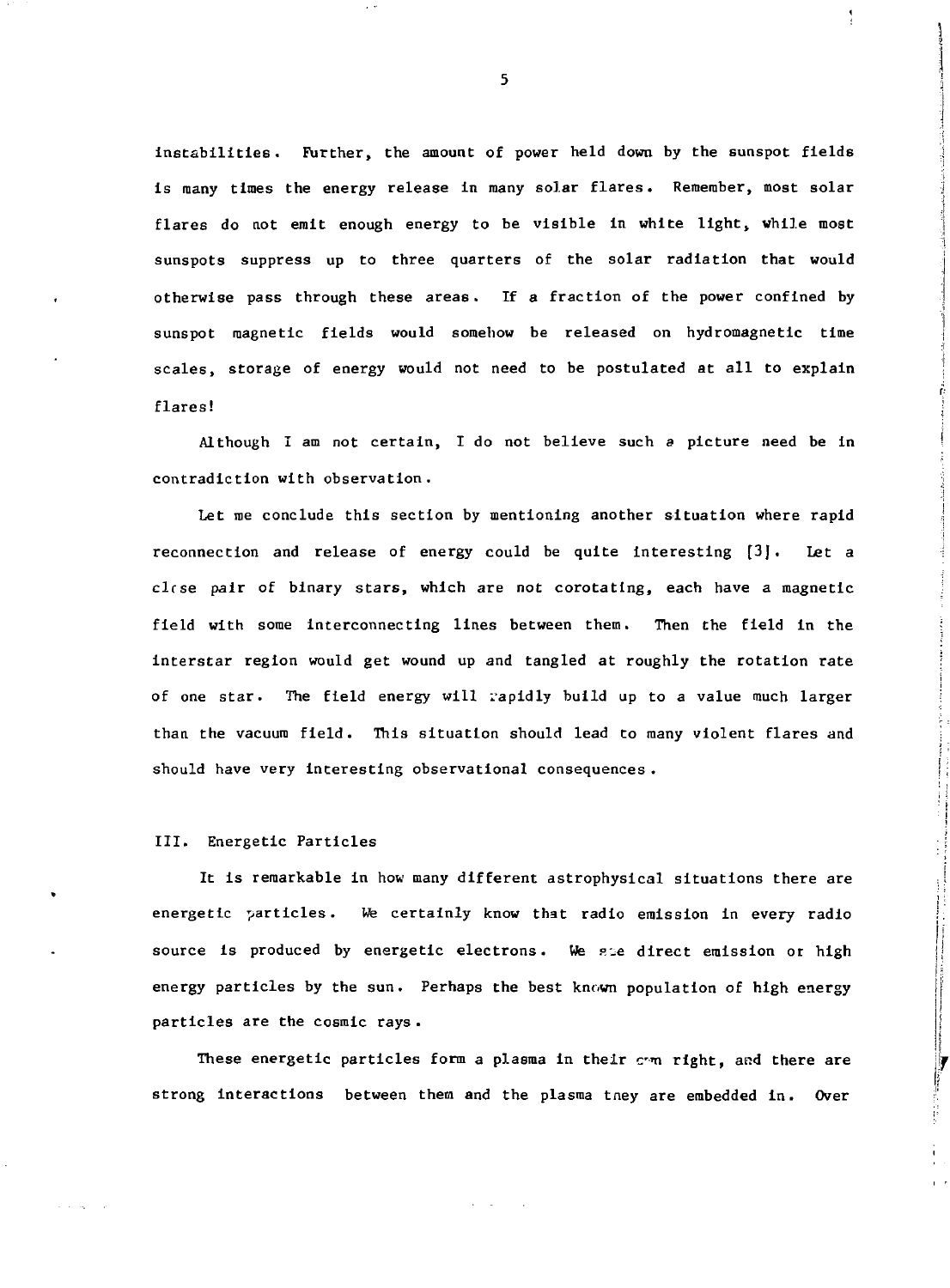**the years people have accepted the existence of these Interactions, which are collective plasma interactions primarily through hydromagnetic waves. However, the nonlinear physics of these Interactions has not been thoroughly worked out. Because of their importance, I feel it is a place where plasma theory could make a significant contribution to astrophysics .** 

I will discuss the theory of interactions between the cosmic ray plasma **and the interstellar plasma. This is a good illustration of energetic particle plasma interactions.** 

First we must remember that the interstellar medium is filled with a **magnetic field of several mlcrogauss magnitude and more or less uniform on**  small scales. The gyroradius of a GeV proton in such a field is  $10^{12}$  cm. **This is very small compared to the scale of variation of the magnetic field so that, in the absence of interactions, the cosmic ray moves in a helical orbit**  along the field. It preserves its adiabatic invariant  $p_1^2/B$  and, if the fields **are static, its energy.** 

**To determine the type of waves the cosmic ray can interact with, we employ the condition for resonance** 

$$
\omega - k_{\mathbf{z}} \mathbf{v}_{\mathbf{z}} = n\Omega \tag{1}
$$

where  $\omega$  and k are the wave frequency and projection of the wave number k  $z$ on  $\overline{B}$ . Similarily  $v_z$  is the projection of the velocity, and  $\Omega = cp/eB$  is the **relativistic gyrofrequency where p is the total momentum, and**  $n = 0$ **,**  $\pm 1$ **,**  $\pm 2$ **Recall that**  $v_A = \omega/k_a$  **is about 10<sup>7</sup> cm/sec. in the interstellar medium. We note that co is negligible in Eq . (1) and cosmic rays can interact resonantly with Mfven waves, satisfying**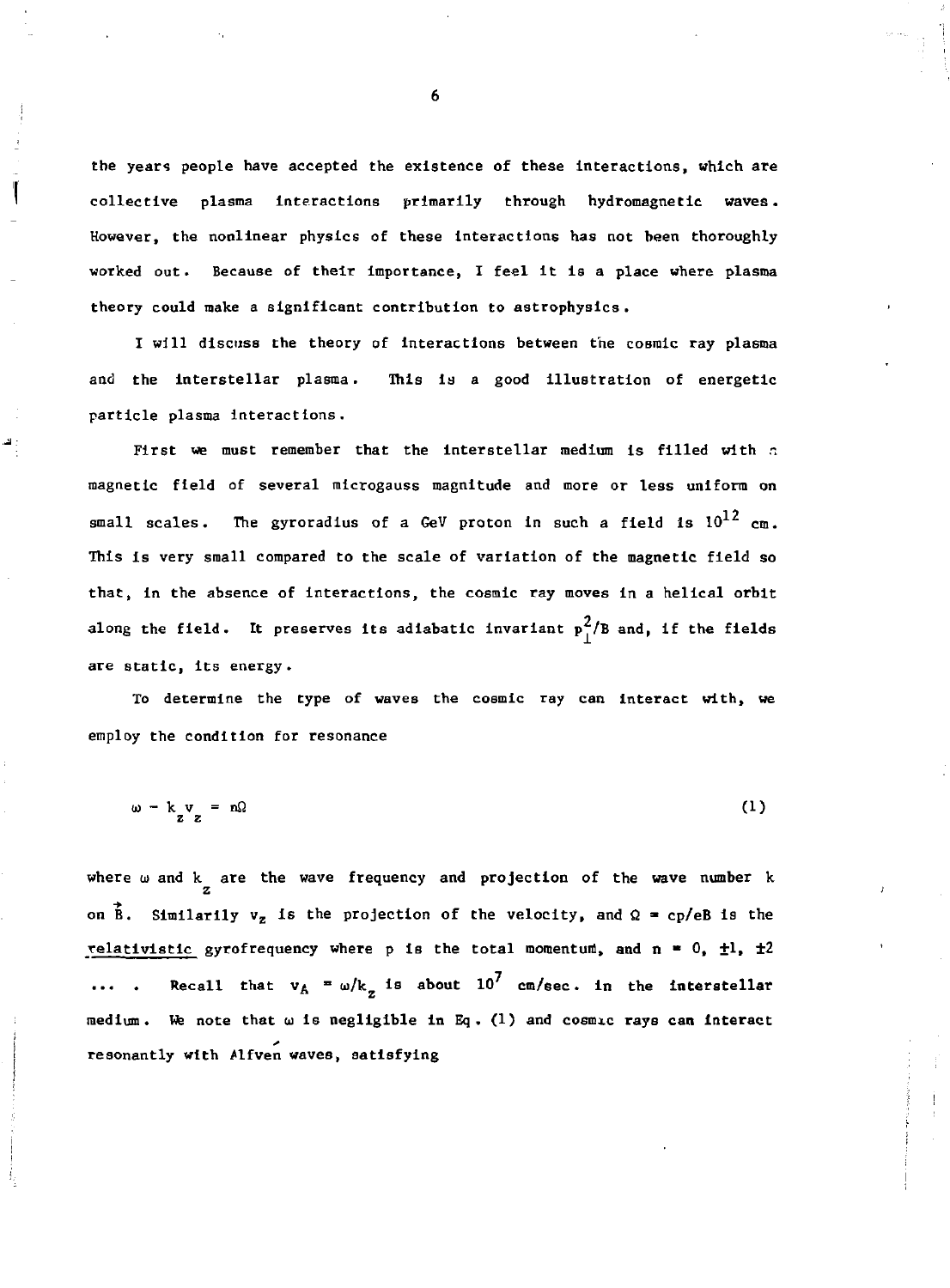$$
\begin{array}{ccc}\nk & v & = \Omega & . \\
z & z & \n\end{array} \tag{1a}
$$

(For such waves  $\omega = k v = (v / v) \Omega \approx v / c \Omega \leq C \Omega \text{ if } \gamma \leq c / c \text{ where }$  $\gamma$  =  $\varepsilon/\text{\tt mc}^2$  is the relativistic factor.)

Because the waves are slow compared to the cosmic rays, the net result of Interactions with separate wave packets Is a small change In pitch angle of random sign  $\Delta\Theta \sim \delta B/B$  with much smaller relative energy change. Therefore the rate of *diffusion in* pitch angle is

$$
\frac{(\Delta \theta)^2}{t} \approx \Omega \frac{(\delta B)^2_{k_z}}{B^2},
$$
 (2)

where  $(\delta B)_{i}^2$  is the intensity of fluctuations whose  $\mathsf{k}_\mathbf{z}$  is within a factor two z of *V-z* given by Eq . (la), *Q/v* . Because of the large frequency 2 in Eq . (2) the pitch angle scattering of cosmic rays is large even if  $(\delta B)^2$  is comparatively small. Thus, one of the primary interactions with background plasma is the isotropization of the cosmic rays .

It is possible that Alfven waves are already present in the wave length range of Eq . (la) . This is unlikely though because it is difficult to produce waves directly on this scale. Also, because of strong wave damping, the chances that the waves are part of a Kolmogoroff spectrum produced at larger wave length are also small. The most likely source of such waves is generation by the cosmic rays themselves through the same resonance Eq .  $(la)$ . If the cosmic rays have any free energy, such as anisotropy in momentum space or a bulk drift through the plasma, it is possible for them to amplify the waves with which they are interacting. In summary, If the cosmic rays have any anisotropy, the free energy associated with this anisotropy goes to generate waves, and the same interaction goes to reduce the anisotropy.

7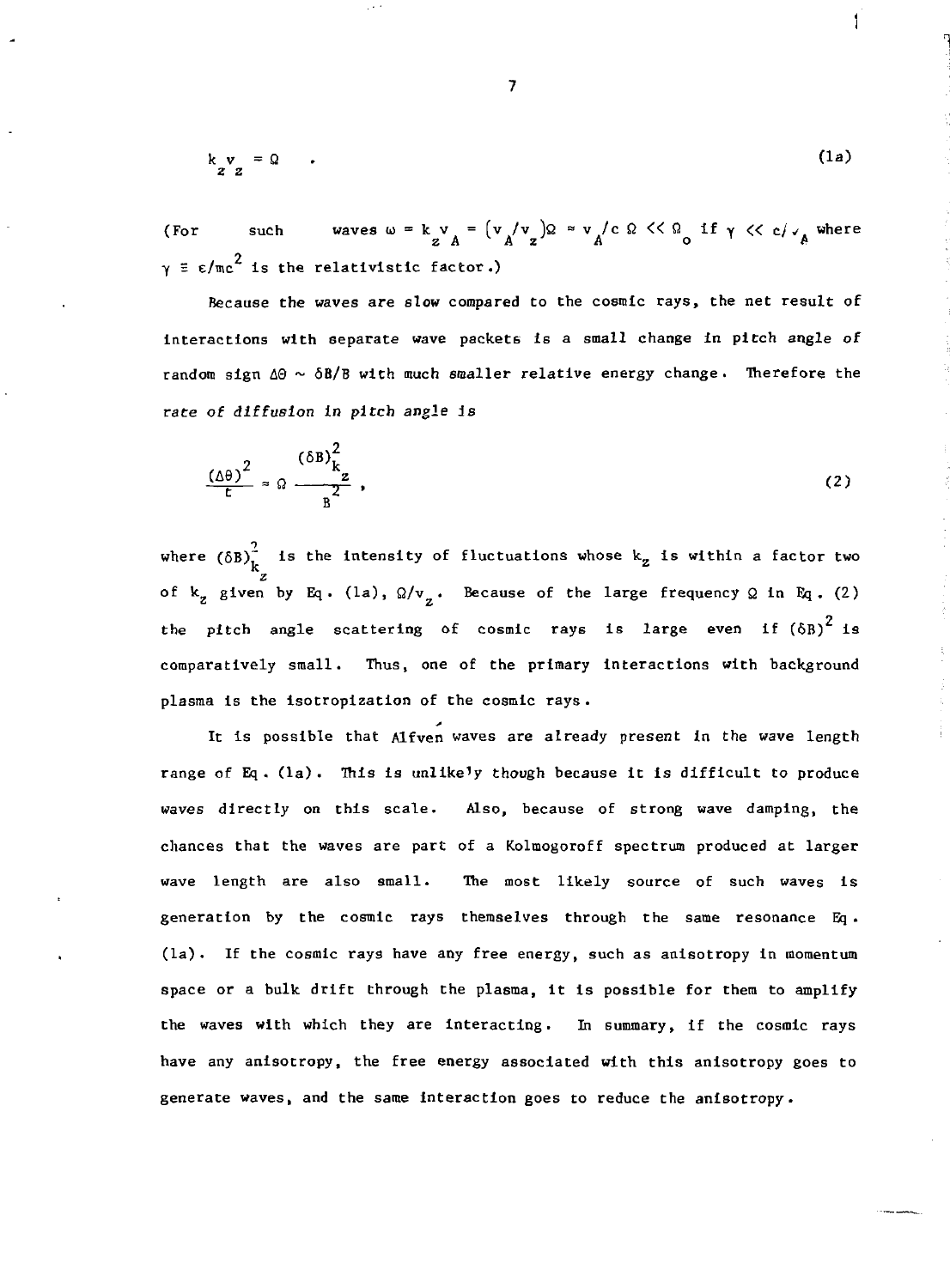Before pursuing the interaction further, let us consider Eq . (2) a little more carefully near θ = π/2. Since from Eq. (la) kz = Ω/v<sub>z</sub> = Ω/(v cos θ), k approaches infinity as  $\theta$  approaches  $\pi/2$ . Therefore it is the shortest waves that scatter a cosmic ray past the  $\pi/2$  pitch angle, actually reversing its direction. But as  $\mathrm{k}_\mathrm{z}$  approaches infinity,  $_\mathrm{\omega}$  approaches  $_\mathrm{Q}$  and the waves become strongly damped by ion cyclotron damping of the background plasma. In this same pitch angle scattering range the quasilinear calculation leading to Eq . (2) also breaks down  $[4]$ . This is because the change in  $\theta$  by a single wave packet  $\Delta\theta$  may be comparable to or larger than  $(\pi/2 - \theta)$ . Because the resonance condition is very sensitive to  $\theta$  near  $\pi/2$ , such a change is not sufficiently small for a diffusion theory to apply. In other words the cosmic ray must jump over the pitch angle region in a single scattering if the cosmic vay is to reverse direction. This can only be the case if

$$
\Delta \theta \approx \left(\frac{\delta B}{B}\right)_{\mathbf{k}_2} \ge \frac{\pi}{2} - \theta \tag{3}
$$

for some value of  $\theta$ . If equation (3) is violated for all  $\theta$ , the cosmic ray cannot reverse its direction. Equation (2) is very crude, but numerical experiments indicate It is approximately correct, and it is very difficult to write down a more precise condition. If Eq. (3) is violated, we can only conclude that the cosmic rays are isotropic separately in the region 0  $< \theta < \pi/2$  and  $\pi/2 < \theta < \pi$ , but we can draw no conclusion as to the relative values of the distribution function in both regions .

We now consider the problem of determining the amplitudes of the waves if they are self-generated by the cosmic rays. Imagine sources and sinks of the cosmic rays along a single line of force. Then because of the interaction with the background plasma, they cannot move freely at the speed of light from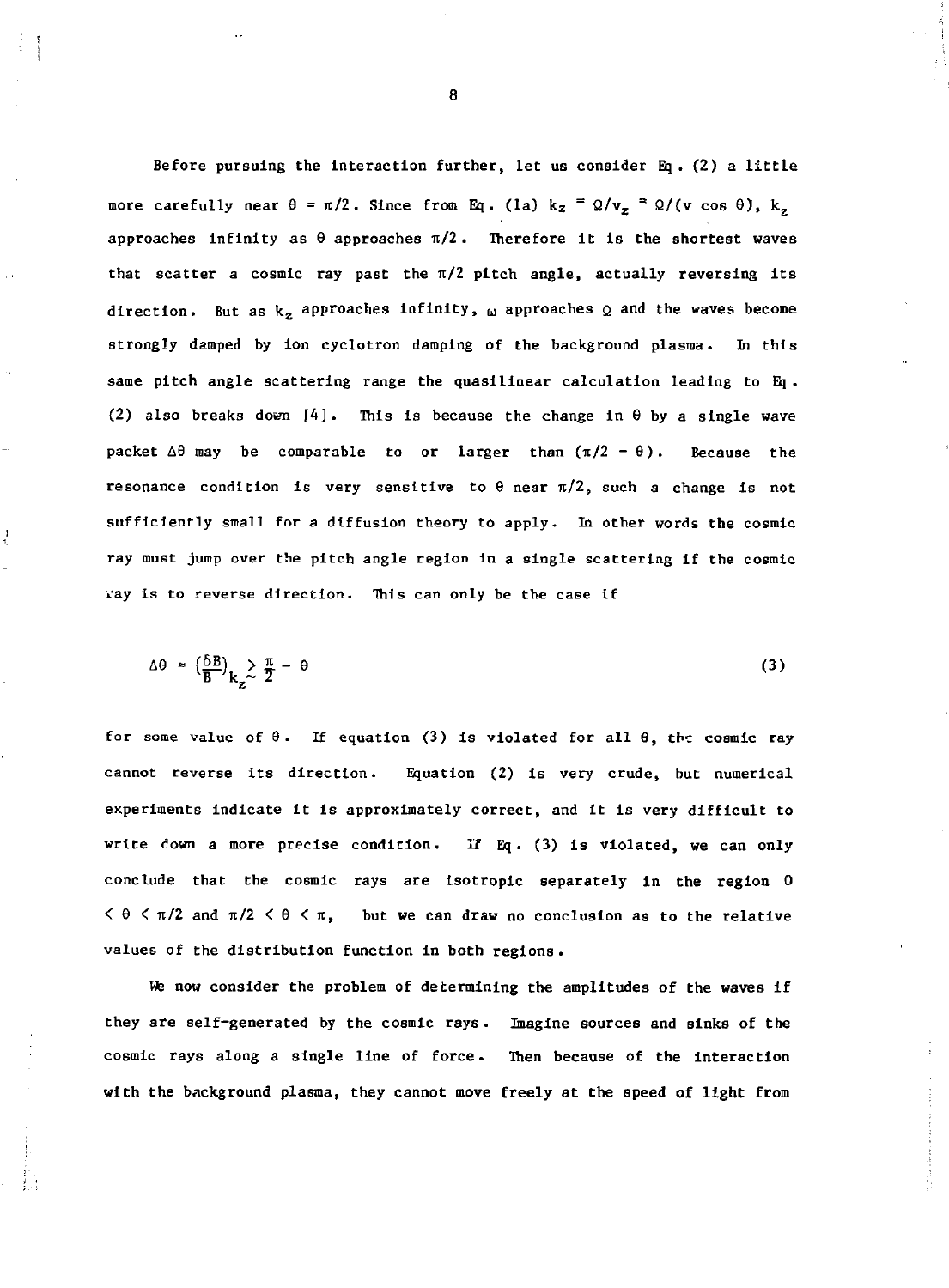source to sink. They will be slowed down to some drift speed  $v_D$ , and consequently their density or pressure will vary along the line. Our goal shall be to write down equations relating  $v_D$  and L, the scale length for cosmic ray pressure variation. A strong interaction will lead to a small drift velocity and a long time for the cosmic ray to pass from source to sink.

Since  $v_D$  corresponds to free energy of the cosmic rays, they will amplify a resonant wave of wave number k with growth rate [5]

$$
\Gamma \approx \left(\frac{n_{cr}}{n}\right) \left(\frac{v_D^{-\nu} A}{v_A}\right) \Omega_0 \quad , \tag{4}
$$

where  $(n_{cr})$ <sub>p</sub> is the number of cosmic rays in resonance with the wave; i.e., those with p within a factor 2 of eB/kc  $Q = eB/mc$  is the nonrelativistic ion o cyclotron frequency . *V* is clearly proportional to the density of cosmic rays and increases linearly with the bulk velocity  $v_p$ . If  $v_p$  is less than  $v_A$ , then the waves are damped. the waves are damped .

The waves are amplified by the cosmic rays and damped by normal damping The waves are amplified by the cosmic rays and damped by normal damping processes. It is important to decide the most important such damping process processes. It is important to decide the most important such damping process which in turn depends on the nature of the interstellar medium. which in turn depends on turn depends on the interstellar medium . The interstellar medium . The interstellar m

The simplest damping process occurs when the background plasma is The simplest damping process occurs when the background plasma  $\mathcal{F}_{\mathcal{B}}$ partially ionized. partially ionized . In this case charge exchange produces a transfer of momentum between the ions and neutrals. If the frequency of the wave is larger then this transfer rate, the neutrals do not move with the wave, and larger then this transfer rate, the neutrals do not move with the wave, and

$$
\Gamma^* = \frac{n_o \langle \sigma v \rangle}{2} \approx 10^{-9} n_o s^{-1}
$$
 (5)

where  $n_0$  is the neutral density.

the wave damps at just half this transfer rate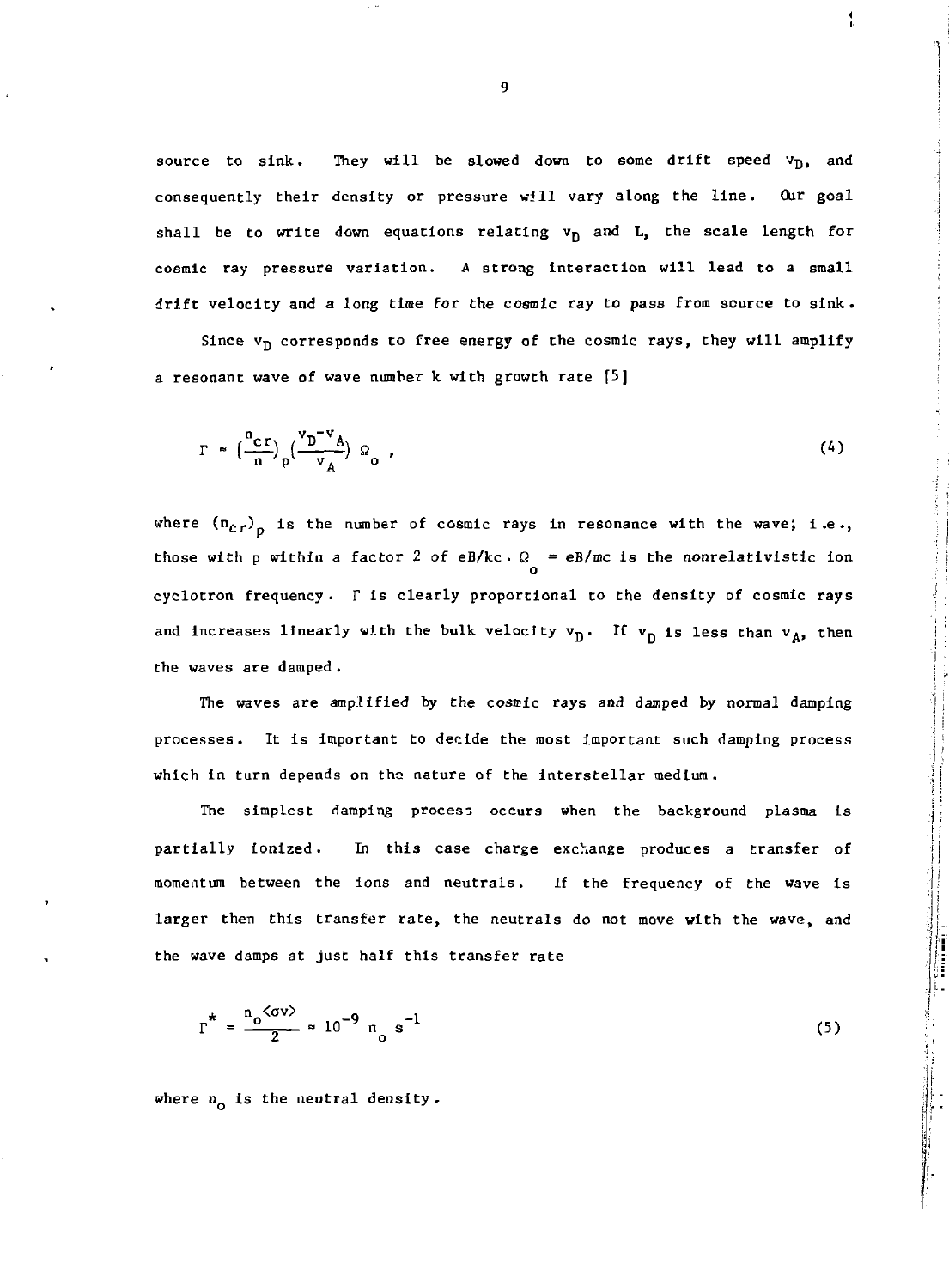**Under these conditions it is easy to see what must happen in our model problem. The flow of cosmic rays from source to sink at first leads to a**  large  $v_n$ . By (4) this leads to amplification of the waves at a rate  $r \gg r^*$ . **Eventually the waves grow to such an amplitude that pitch angle scattering**  becomes rapid enough to reduce  $v_{\text{D}}$ .  $v_{\text{D}}$  then reduces to a smal! enough value that  $\Gamma$  and  $\Gamma^*$  given by Eq. (5) just balance, and the wave intensity becomes a constant. We can estimate the resulting values of  $v_{\overline{D}}$  and  $\delta B/B$  if we make use **of the approximate relation** 

نی . ÷,  $\rightarrow$  $=$ 

 $\frac{1}{2}$ 

$$
\frac{(\Delta\theta)^2}{\epsilon} \left(\frac{v_D^{-\nu}A}{v_A}\right) \approx \beta \Omega \left(\frac{\delta B}{B}\right)^2 \left(v_D - v_A\right) \approx \frac{c^2}{L} \tag{6}
$$

**derivable from elementary transport theory, where B is a number representing the effect of the average over pitch angles. If Eq. (3) is only just**  sat<sup>t</sup> sfied,  $\beta$  may be considerably smaller than unity. Setting  $\Gamma = \Gamma^*$ , we have **2** with Eq. (6) two equations for the unknowns  $(\delta B/B)^2$  and  $v_n - v_A$ . Solving we **have** 

$$
\mathbf{v}_{\mathbf{D}} = \left(\frac{\mathbf{n}}{\mathbf{n}_{\mathbf{c}\mathbf{r}}}\right) \frac{\mathbf{r}^*}{\mathcal{Q}_{\mathbf{o}}} \mathbf{v}_{\mathbf{A}} + \mathbf{v}_{\mathbf{A}} \tag{7}
$$

$$
\left(\frac{\delta B}{B}\right)^2 = \frac{c^2}{\beta v_A L^2} \left(\frac{n_{cr}}{n}\right) \left(\frac{\delta o}{\Omega}\right) \tag{8}
$$

**Of course, these relations involve k and p parametrically and these are related by the resonance condition. Note that the drift velocity is**  independent of L and is inversely proportional to  $n_{\text{cr}}$ . That is to say, the fewer the number of cosmic rays the larger  $v_D$  must be to achieve marginal **2 stability. (6B/B) must adjust to maintain vp at (7) in the presence of the**  density gradient  $n_{cr}/L$ . The observed value of  $n_{cr}$  is proportional to  $\gamma$  <sup>-  $\sim$ </sup> so  $v_p \sim \gamma^{1.5}$ ,  $(63/B)^2 \sim \gamma^{-.5}$ .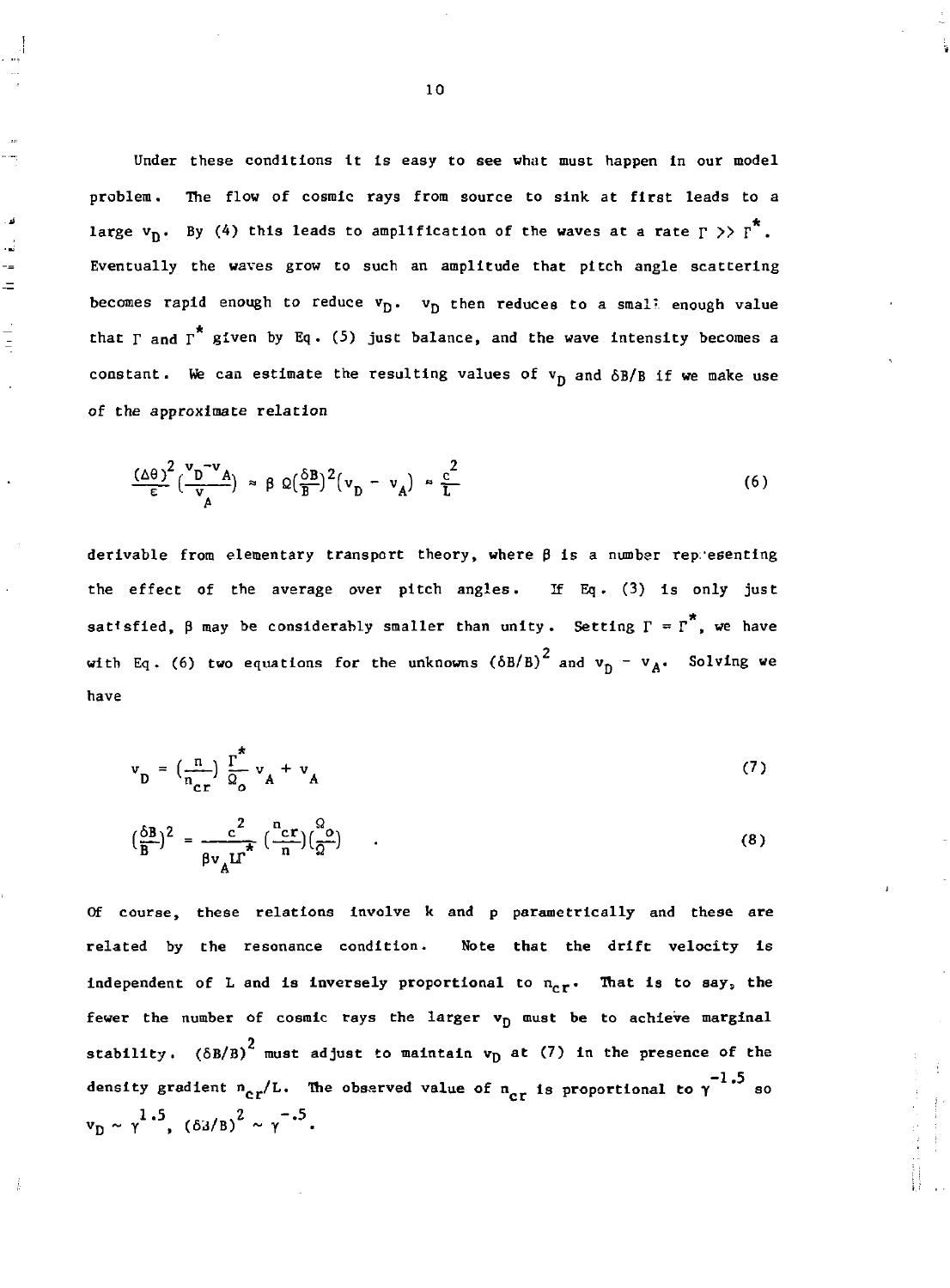Equations (7) and (8) apply to a partially ionized plasma. If the plasma is nearly fully ionized,  $\overline{r}$  goes zero and Eq. (8) leads to such large \* amplitudes that nonlinear damping exceeds r and we must balance r against *T* , the principal nonlinear damping mechanism. Again there are several damping processes such as mode decay and nonlinear damping. If  $v_1$  >  $\rm v_{1}$  where  $\rm v_{1}$  = (T/M) $\rm ^{1/2}$  is the thermal velocity, then only nonlinear Landau damping of Alfven waves exists.

This damping process has been evaluated by a number of people [6]. It is a process where two Alfven waves Interact to produce a nonresonant beat wave with variable magnetic field strength. This variable field in turn acts on ions resonant with the beat wave by means of their magnetic moment. The result is a transfer of energy from the higher frequency Alfven wave to the lower frequency one with some energy going to the resonant ions. In this way, energy is removed from the Alfven waves so that the process can be interpreted as nonlinear damping.

The magnitude of this demping is easy to estimate and yields the approximate result

$$
\Gamma_{n\ell} = \left(\frac{\pi}{2}\right)^{1/2} \frac{\langle v_1^4 \rangle}{\frac{4}{16v_1}} \left(k_1 - k_2\right) v_1 \frac{\left(\delta B_2\right)^2}{B^2} \tag{9}
$$

for damping of wave 1 by wave 2 of lower frequency.  $\delta B^2$  is again the magnetic fluctuation intensity within a factor two of  $k_2 \le k_1$ . We have written the  $^{4}$  10 place of the value  $9.4$ . average over  $v_1^{\prime}$  in prace of its value  $v_1^{\prime}$  for a Maxwell distribution because not all the resonant ions are always able to participate fully in the damping. This is because, if the beat wave fluctuation in magnitude of the magnetic field is too strong, the resonant ions may become trapped in less time than the decorrelatlon time of the beat wave, and the simple expression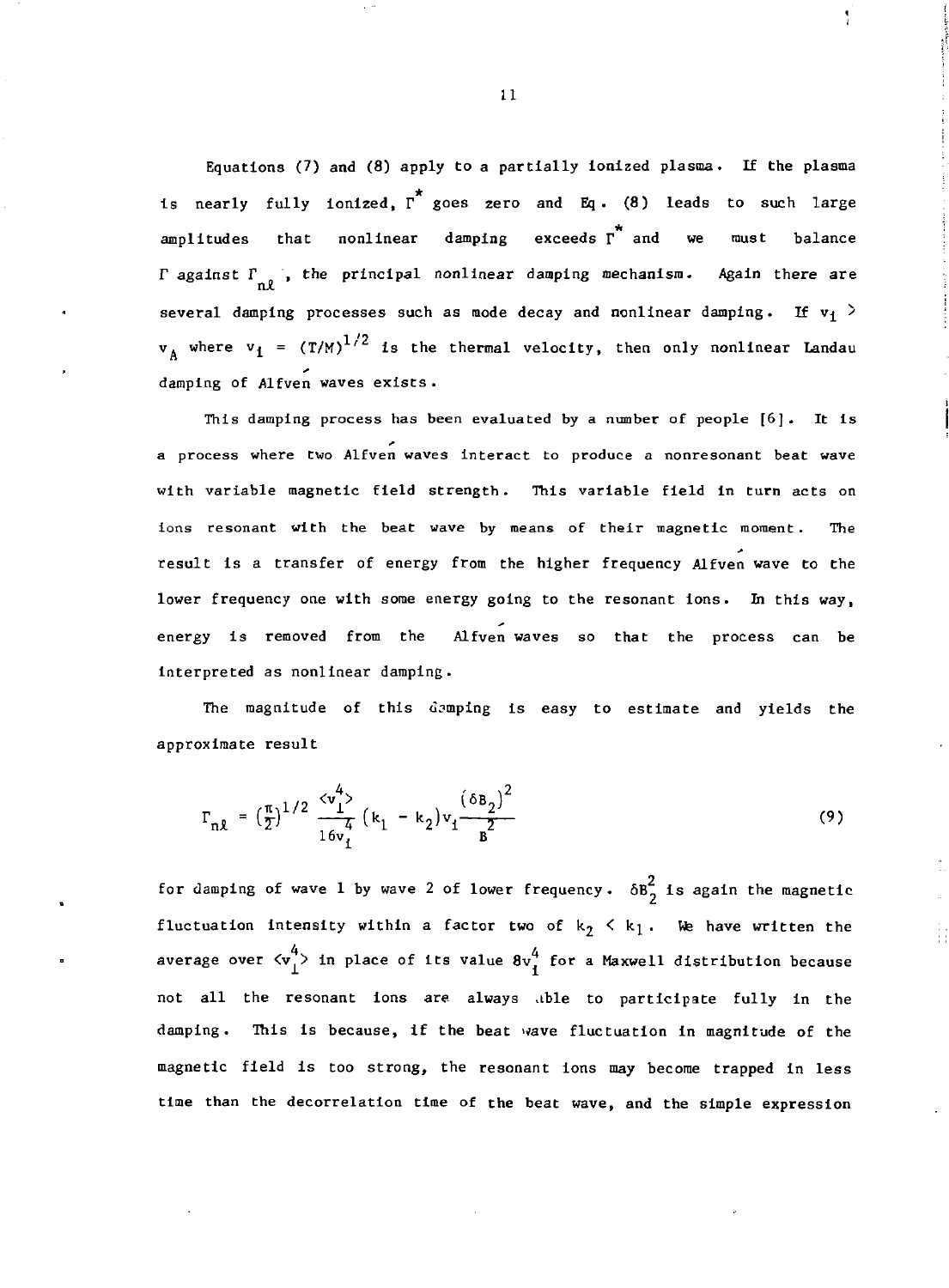of (9) is an overestimate. In fact, this is often the case. [7]

Techniques for correcting expression (9) have not yet developed. However, one may argue roughly that  $v_1^4$  in the average should be simply multiplied by  $\omega_{\rm DC}$  / $\omega_{\rm trap}$  [8] where

$$
\omega_{\rm DC} \approx k_1 (v_{\phi} - v_{\rm g}) \approx \frac{k v_{\rm 1}^2}{2c} \tag{10}
$$

is the rate of decorrelation [9], and

$$
\omega_{\text{trap}} = \left(\kappa \frac{v_{\perp}^2}{B} \delta |B|\right)^{1/2} \approx k v_{\perp} \frac{\delta B_1}{B} \tag{11}
$$

is the rate of trapping. We use  $\delta |B| = \delta B_1 \delta B_2 / B$  and treat  $\delta B_1$  and  $\delta B_2$  as comparable for this very simplified estimate.

Simply for the purposes of exhibition we consider two limiting cases. In the f'rst case (I) let  $\omega_{\text{trap}} < \omega_{\text{Dc}}$  be satisfied for all  $v_{\perp}$  so that the **track in the property of the point of the contract of the contract of the contract of the contract of the contract of the contract of the contract of the contract of the contract of the contract of the contract of the con** normal nonlinear r Landau damping theory applies. Replacing theory applies  $\mathbb{Z}$  $\langle v_1^4 \rangle$  by 8  $v_1^4$ , we have

$$
\Gamma_{\mathbf{n}\mathcal{X}}^{\mathbf{I}} \approx \left(\frac{\pi}{8}\right)^{1/2} \mathbf{k} \mathbf{v}_{\mathbf{I}} \left(\frac{\delta \mathbf{B}}{B}\right)^{2} \tag{12}
$$

where we set  $(\delta B)_{2}^{2} = (\delta B)^{2}$  and  $k_{1} - k_{2} \approx k$ . [By (10) and (11) case (I) applies when  $\delta B/B < v_1/c$ , and is the weak fluctuation limit.] Setting  $\Gamma$  from (4) equal to  $r_{n\ell}^I$  and employing (1a) and (6) we can again solve for  $v_p$ and 6B/B. There results

$$
\mathbf{v}_{\mathrm{D}}^{\mathrm{I}} = \left(\frac{\pi}{8}\right)^{1/4} \left(\frac{n}{n_{\mathrm{cr}}}\right)^{1/2} \left(\frac{\mathbf{v}_{A} \mathbf{v}_{\mathrm{f}} \mathbf{c}}{\beta \mathrm{I} \mathcal{Q}_{\mathrm{o}}}\right)^{1/2} + \mathbf{v}_{A} \tag{13}
$$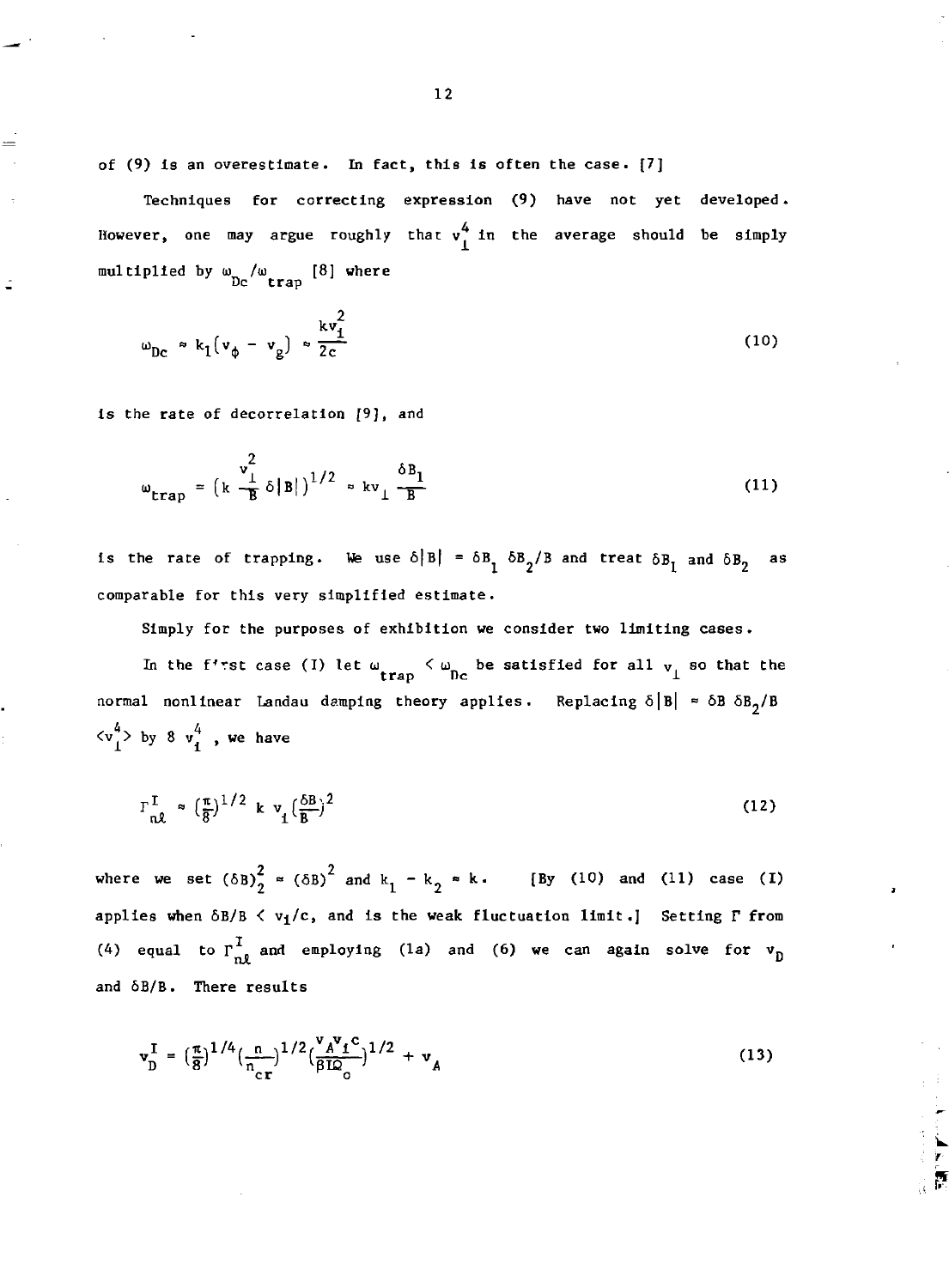$$
\left(\frac{\delta B}{B}\right)_I^2 = \left(\frac{8}{\pi}\right)^{1/4} \left(\frac{n_{cr}}{n}\right)^{1/2} \left(\frac{c^3 \rho_0}{v_A v_I \rho^2 \beta L}\right)^{1/2} \tag{14}
$$

**1** 

计可选择 医红色蛋白

Note that  $v_D$  now depends on the scale length L. It must be realized that  $v_D$ is a function of the energy parameter *y* as well as position. It is determined by (13) once  $n_{cr}$  as a function of  $\gamma$  is known. This in turn is determined by (13) together with the specifications of sources and sinks . If we take the observed value of  $n_{\text{cr}} \sim \gamma$  . We find for  $v_D \gg v_A$ ,  $v_D \sim \gamma$  . Increases with energy. Similarily  $(6B/B)^2$  is a function of k. This dependence is found from the dependence of (14) on  $\gamma$  and using Eq. (1a). Hence if  $n_{cr} \sim \gamma^{-1.5}$ ,  $(\delta B/B) \sim \gamma^{1/4} \sim k^{-1/4}$ . Waves interacting with lower energy cosmic rays are the ones that satisfy the condition of case (I) .

Case (II) is the opposite limit to that of case (I). For case (II)  $\omega_{\text{trap}} > \omega_{\text{DC}}$  for all  $v_{\perp}$ . Then we have

$$
\Gamma_{\text{nL}}^{\text{II}} = \left(\frac{\pi}{8}\right)^{1/2} \frac{\langle \mathbf{v}_1^3 \rangle}{16\mathbf{v}_1^2 c} \left(\frac{\delta B}{B}\right) \mathbf{kv}_1 = \frac{3\pi}{64} \frac{\mathbf{k} \mathbf{v}_1^2}{c} \left(\frac{\delta B}{B}\right) \tag{15}
$$

Again setting  $\Gamma = \Gamma \frac{\Pi}{n\theta}$  and employing (la) and (6), we have

чD

$$
v_D^{II} = \left(\frac{3\pi}{64}\right)^{2/3} \left(\frac{v_A v_I^{2\Omega^{1/2}}}{c\beta^{1/4} L^{1/2} \Omega_0}\right)^{2/3} \left(\frac{n}{n_{cr}}\right)^{2/3} + v_A,
$$
 (16)

$$
\left(\frac{\delta B}{B}\right)^2_{II} = \left(\frac{64}{3\pi}\right)^{2/3} \left(\frac{c^4 \Omega_o}{\frac{2}{v_1 v_A \Omega^2} \Omega}\right)^{2/3} \left(\frac{n_{cr}}{n}\right)^{2/3} \quad . \tag{17}
$$

If we take  $n_{cr}\sim \gamma^{-1.5}$ , and  $v_D\to v_A$ ,  $v_D\sim \gamma^{2/3}$  and  $\left(\delta B/B\right)^2\sim \gamma^{+1/3}\sim k^{-1/3}$ for case II .

Equations (13) and (16) would solve our problem of determining the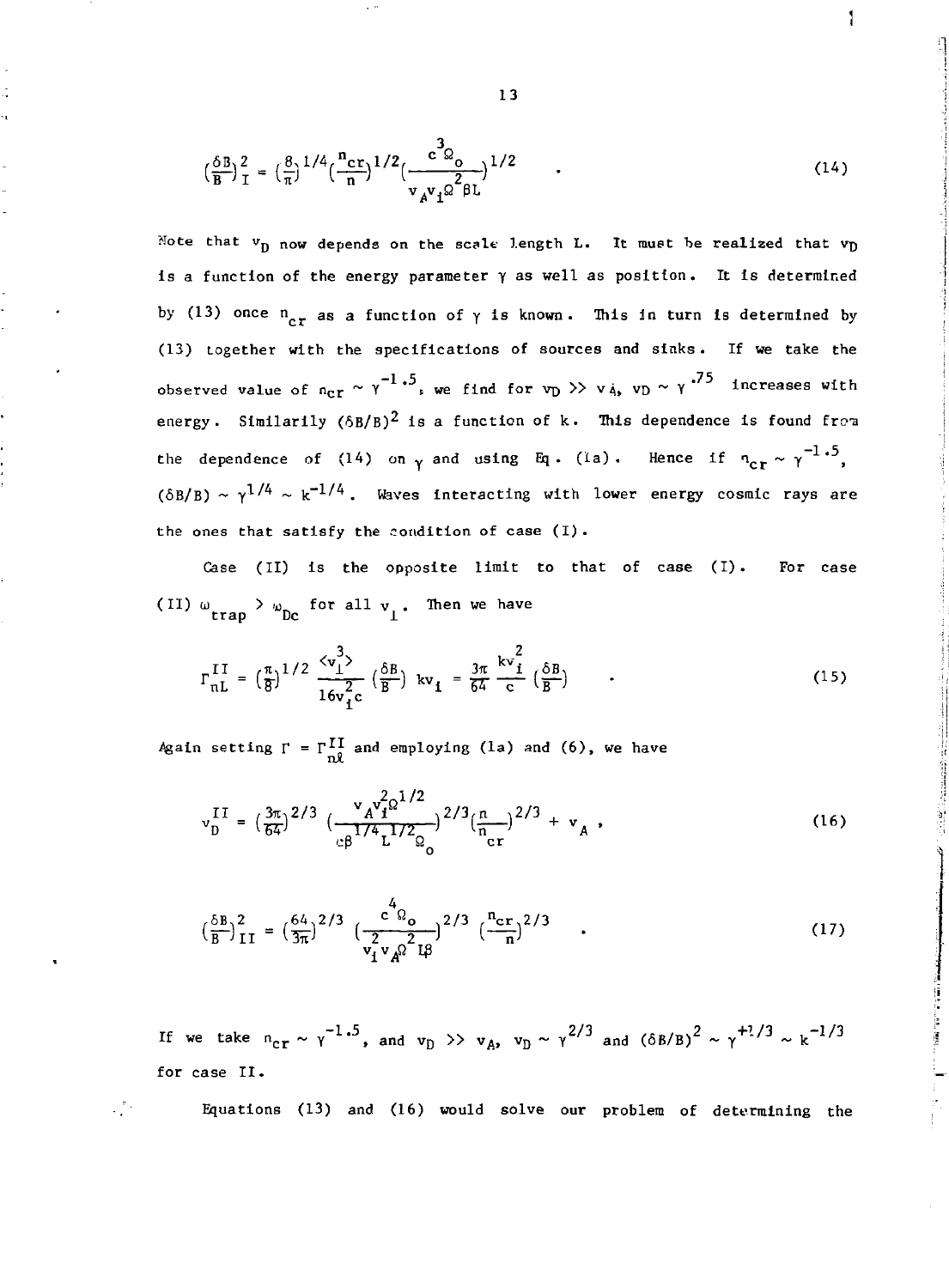relation between the scale size for pressure variation of the cosmic rays L and their bulk drift velocity If the assumptions could be justified and the constants such as  $\beta$  better determined. The question of which limiting case applies depends on which inequality in  $\omega_{\rm bc}$   $\chi$   $\omega_{\rm tran}$  applies, the upper Dc trap inequality applying to case (I). Using Eq. (10) through (11) this reduces to

$$
\left(\frac{\delta B}{B}\right)^2 \stackrel{\diamond}{\searrow} \frac{v_1^2}{4c} \quad , \tag{18}
$$

and  $(\delta B/B)^2$  is determined by (14) or (17) accordingly. However, in case (I)  $\Gamma_{n,0}^{\perp}$   $\langle \Gamma_{n,0}^{1,1} \rangle$  since  $\omega_{n,1}$ ,  $\langle \langle \omega_{n,1} \rangle$ , while in case (II) the opposite inequality  $t_{\text{tot}}$  and  $t_{\text{t}}$  be  $\alpha$ prevails. Thus, in either case the smaller result of the (13) and (16) automatically applies. Similarily the larger of (14) and (17) applies.

In addition to the physical uncertainties involving the pitch angle scattering through  $\pi/2$  and the saturation of the damping, I have also simplified the problem by neglecting the coupling between waves with different k's and cosmic rays with different p's. Thus, I have solved algebraic equations rather than integral equations which lead to a more correct theory. Ibere seems little point into going into these complications until the basic uncertainties are removed .

I have emphasi ;ed the control of the background plasma over the cosmic rays by calculating  $v_{p}$  assuming the background plasma parameters as known, and by even setting its velocity to zero. Often the pressure of the energetic component can be significant and it can play a dynamic role in the motion of the plasma. The pressure gradient will exert a force on the waves which in turn through their damping will transfer motion to the plasma. At the same time the cosmic rays can exchange eaergy with the plasma, which can be of considerable importance for applications.

j٢,

14

ni i  $\frac{1}{2}$ 

 $\blacksquare$ د.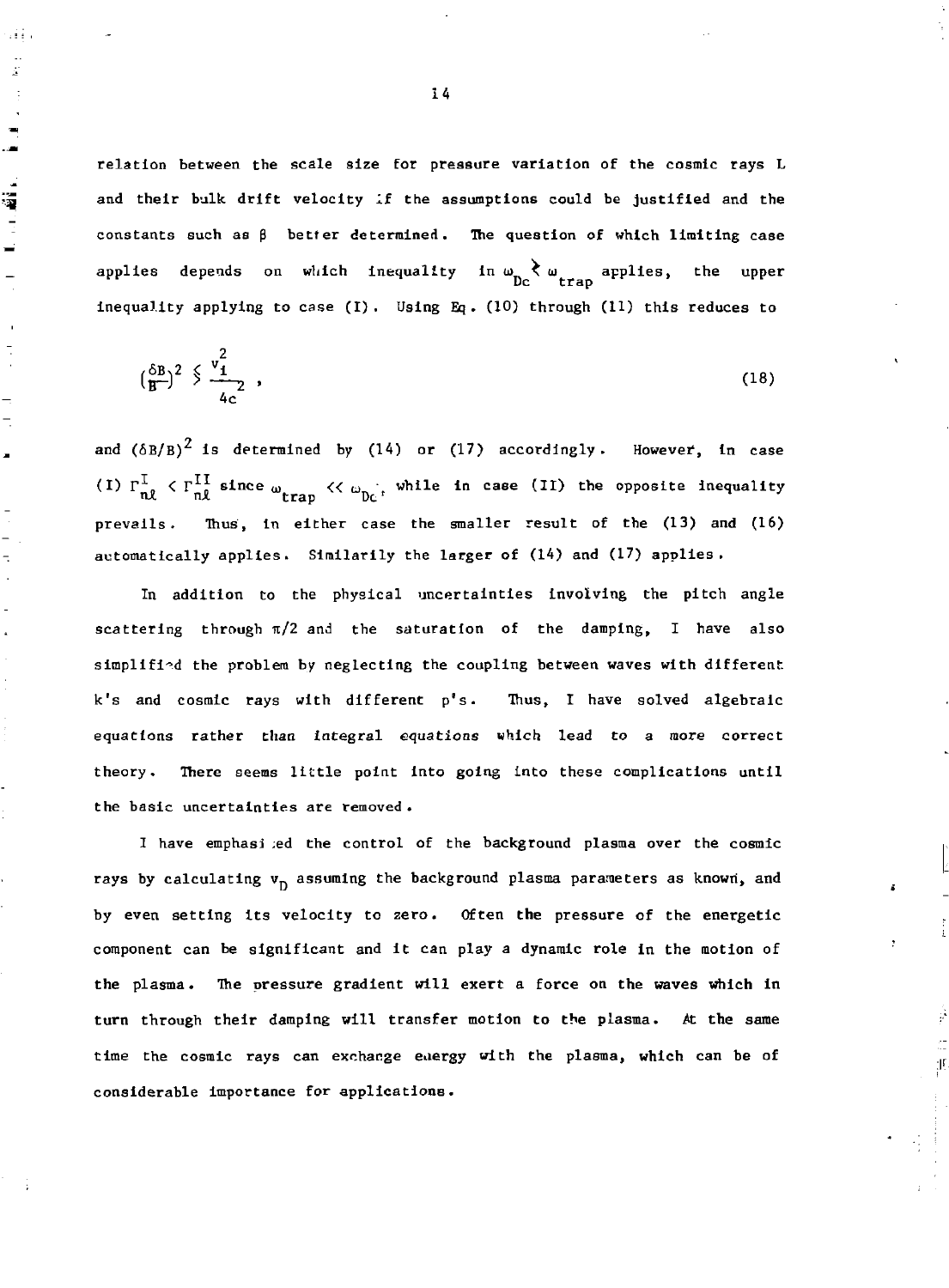### IV. Conclusion

In conclusion I would like to mention some phenomena to which the physics of Sec. Ill should be applicable.

One of the most important of these is the propagation of cosmic rays through the galaxy. It is accepted that cosmic rays are galactic in origin, and it is known from studies of their composition that they leave the galactic disk within at most a few million years after their generation. The details of their motion cannot be known until the galactic magnetic field is better understood. However If the magnetic field is open to the intergalactlc medium, then the picture sketched in Sec . Ill of a cosmic ray pressure gradient over some length L should be relevant. Then making use of known properties of the interstellar medium, measured values for the cosmic ray anisotropy and spectrum, and the dependence of cosmic ray age on energy, it should be possible to derive important properties concerning the sources of generation of cosmic rays .

A second application of these ideas is to the proposed origin of cosmic rays in supernova explosions [10]. If the cosmic rays are produced in the explosion or in the remnant star, again a density gradient will be set up and cosmic rays will drift relative to the expanding supernova envelope with velocity  $v_p$ . Now if  $v_p$  is small compared to the rate of expansion of the envelope, the cosmic rays are not able to outrun the envelope, and they will be strongly adiabatically decompressed losing a large portion of their energy. Thus, it is important to determine  $v_D$  in order to test out this origin theory for cosmic rays .

*A* third application is to acceleration of cosmic rays by a strong shock [11] . Again the interaction between the shocked fluid and the cosmic rays can force the cosmic rays to cross the shock many times, suffering first order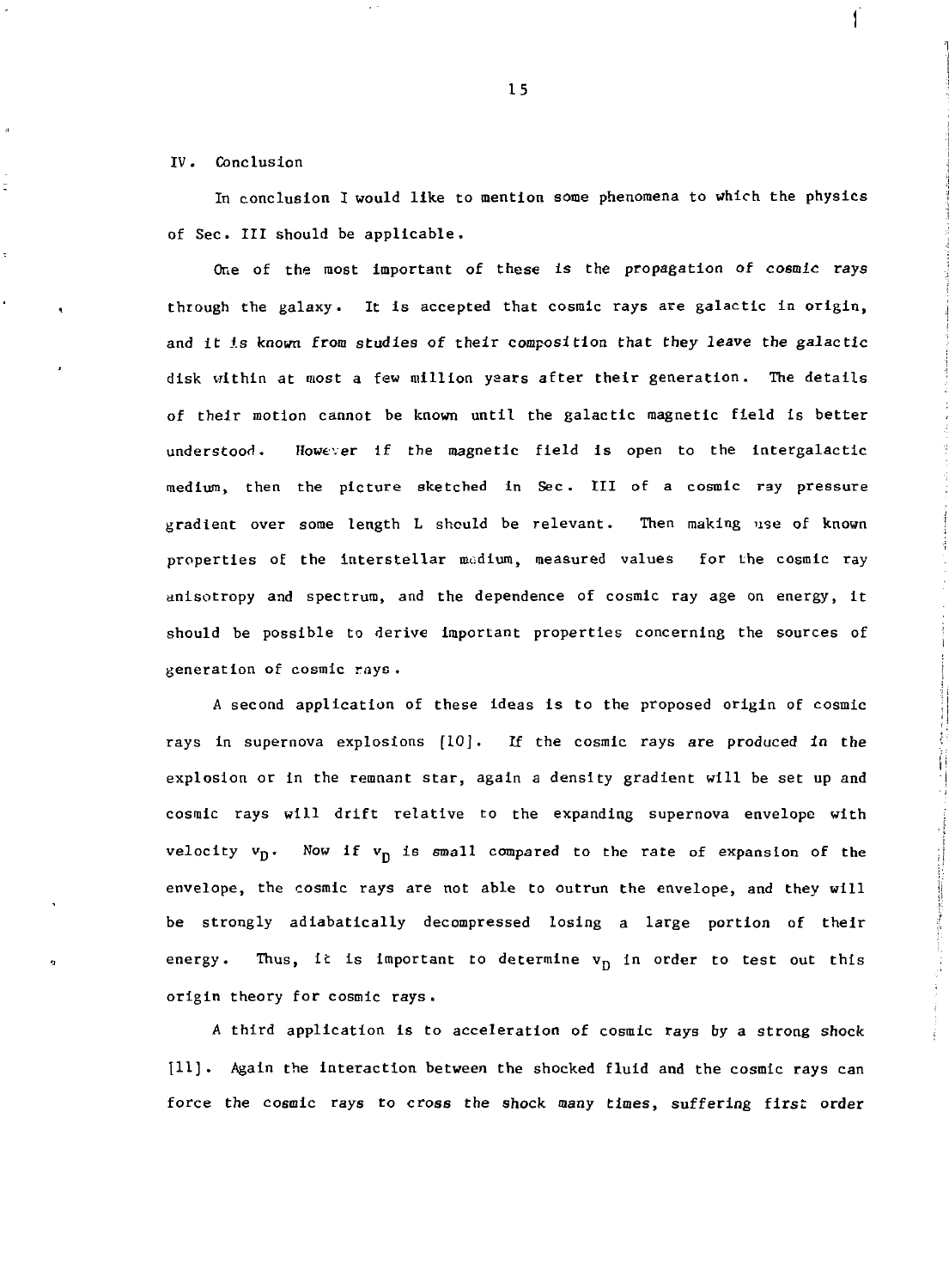Fermi acceleration on each pass through the shock. To be sure of this process, it is necessary to work out the details of this interaction along lines suggested in Sec. III.

 $\ddot{\cdot}$ 

ᆑ

 $\ddot{1}$ 

As a final example, the large radio sources seem to derive their energy from small central sources of energetic particles. These particles would be prevented from flowing out from these sources at high velocities. They would be restricted again to a velocity  $v_D$  relative to the intergalactic medium. If Vp is small, it might be the case that the Intergalactic medium itself may be accelerated to high velocities outward from the central source .

These examples should make clear the urgency of using the techniques ol plasma physics to solve the different problems associated with energetic particle-backg-ound plasma Interactions.

#### Acknowledgment

This work was supported by the AFOSR Grant No. AFOSR 81-0106 and the United States Department of Energy Contract No.. DE-ACO2-76-CHO3073.